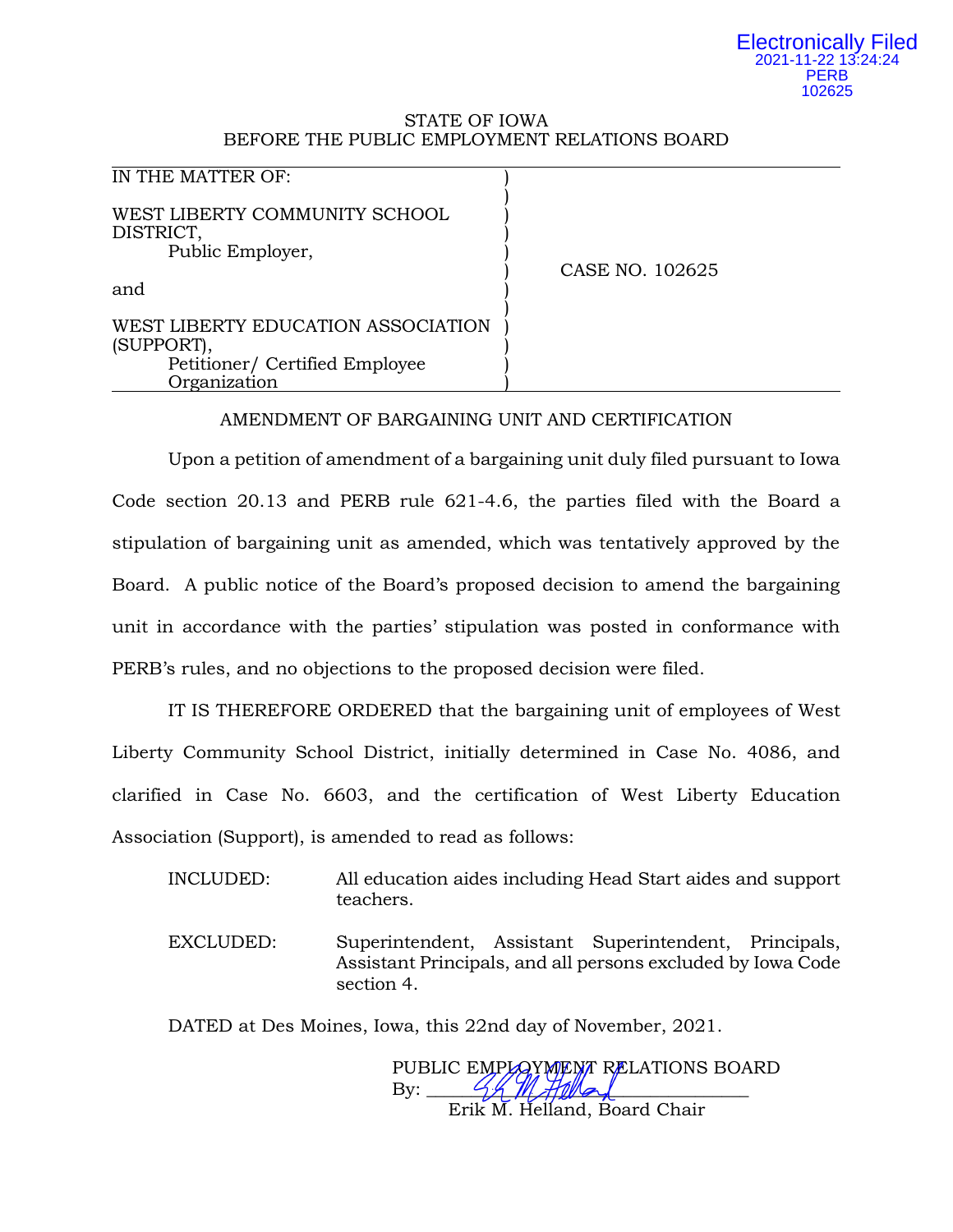#### THE EMPLOYER SHALL PROMPTLY POST THIS ORDER IN THE MANNER 1And 15-127 **LOCATIONS CUSTOMARILY USED FOR THE POSTING OF INFORMATION TO EMPLOYEES.**  PERB **THIS ORDER SHALL REMAIN POSTED FOR 10 DAYS.** Electronically Filed BU-0988

#### **IF THE EMPLOYER CUSTOMARILY DISTRIBUTES INFORMATION TO EMPLOYEES BY ADDITIONAL MEANS, SUCH AS BY E-MAIL OR HARD COPY, THE EMPLOYER SHALL PROMPTLY DISTRIBUTE THIS ORDER TO THE AFFECTED EMPLOYEES THROUGH THOSE MEANS AS WELL.**

### STATE OF IOWA BEFORE THE PUBLIC EMPLOYMENT RELATIONS BOARD

| IN THE MATTER OF:                                                                    |                |
|--------------------------------------------------------------------------------------|----------------|
| West Liberty Community School District,<br>Public Employer,                          | <b>BU-0988</b> |
| and                                                                                  |                |
| West Liberty Education<br>Association (Support),<br>Certified Employee Organization. |                |

## ORDER OF RECERTIFICATION

Following the filing of an order directing an election, the Public Employment Relations Board (Board) conducted a retention and recertification election pursuant to Iowa Code section 20.15(2). The Board, having subsequently reviewed the file and being fully advised in the premises, finds that a majority of the employees in the bargaining unit voted in favor of retaining and recertifying West Liberty Education Association (Support) as the exclusive bargaining representative of the bargaining unit described below.

No objections to the election were filed as provided for in Iowa Code section 20.15(4) and PERB rule 621―5.4, and no postelection challenges were filed pursuant to PERB subrule  $621-5.2(1)(b)(2)$  and PERB rule  $621-5.6(8)$ . Therefore, the Board finds that an order of recertification should be issued.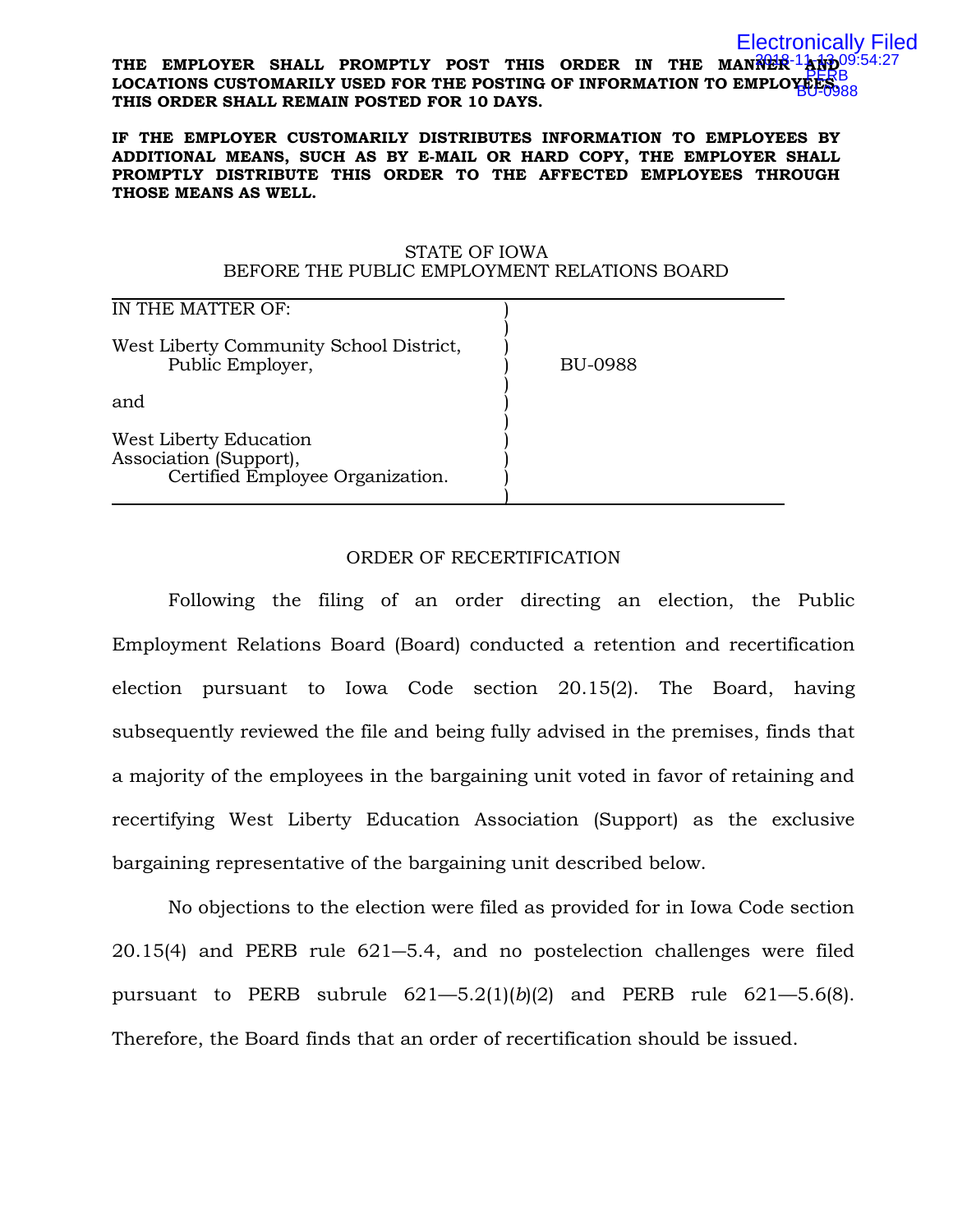IT IS THEREFORE ORDERED that West Liberty Education Association (Support) is hereby recertified as the exclusive bargaining representative of the following bargaining unit of employees of West Liberty Community School District:

INCLUDED: All education aides including Head Start aides.

EXCLUDED: Superintendent, Assistant Superintendent, Principals, Assistant Principals, and all others excluded by Section 4 of the Act.

DATED at Des Moines, Iowa, this 13th day of November, 2018.

PUBLIC EMPLOYMENT RELATIONS BOARD

Bv:

Jamie Van Fossen, Interim Chair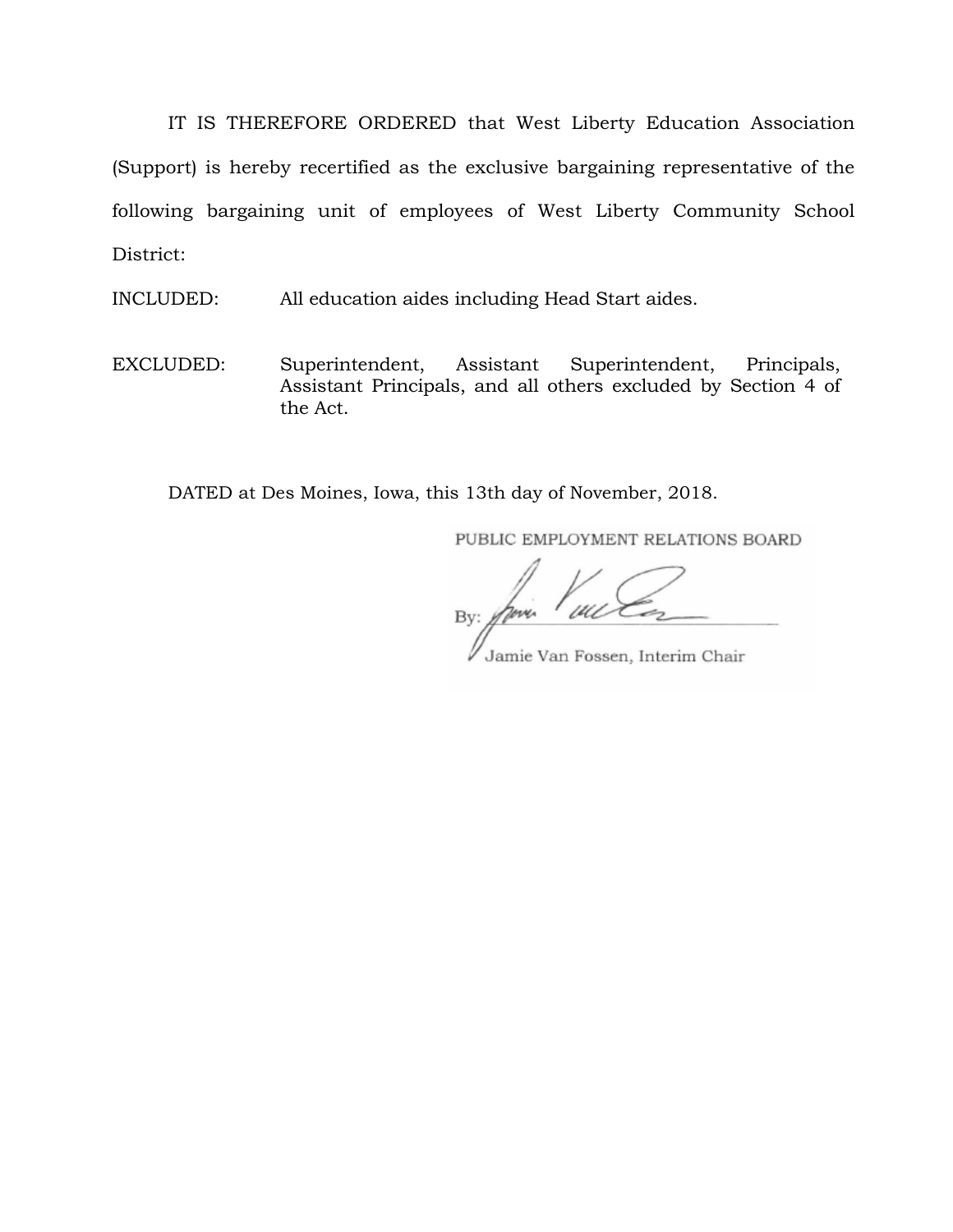# CEO 988

|  | STATE OF IOWA |                                              |  |
|--|---------------|----------------------------------------------|--|
|  |               | BEFORE THE PUBLIC EMPLOYMENT RELATIONS BOARD |  |

| Petitioner/Certified<br>Employee Organization                  |         |      | ιn         | tte g      |
|----------------------------------------------------------------|---------|------|------------|------------|
| WEST LIBERTY EDUCATION ASSOCIATION,                            |         |      |            |            |
| and                                                            | CASE NO | 6603 | ∞          |            |
| WEST LIBERTY COMMUNITY SCHOOL<br>DISTRICT,<br>Public Employer, |         |      | <b>EQD</b> | $\mu$ p in |
|                                                                |         |      |            |            |
| THE MATTER OF<br>TN                                            |         |      |            |            |

CLARIFICATION OF BARGAINING UNIT AND CERTIFICATION

Upon a petition for clarification of bargaining unit duly filed pursuant to Iowa Code section 20 13 and PERB rule 621-4 7(20), the parties filed with the Board a stipulation of bargaining unit as clarified, which was tentatively approved by the Board A public notice of the Board's proposed decision to claify the bargaining unit in accordance with the parties' stipulation was posted in conformance with PERB's rules, and no objections to the proposed decision were filed

IT IS THEREFORE ORDERED that the bargaining unit initially determined in PERB Case No 4086, and the certification of the West Liberty Education Association, is clarified to provide

INCLUDED All education aides including Head Start aides

EXCLUDED Superintendent, Assistant Superintendent, Principals, Assistant Principals, and all others excluded by Section 4 of the Act

Dated at Des Moines, Iowa, this 28th day of May, 2003

PUBLIC EMPLOYMENT RELATIONS BOARD

Riordan,

By